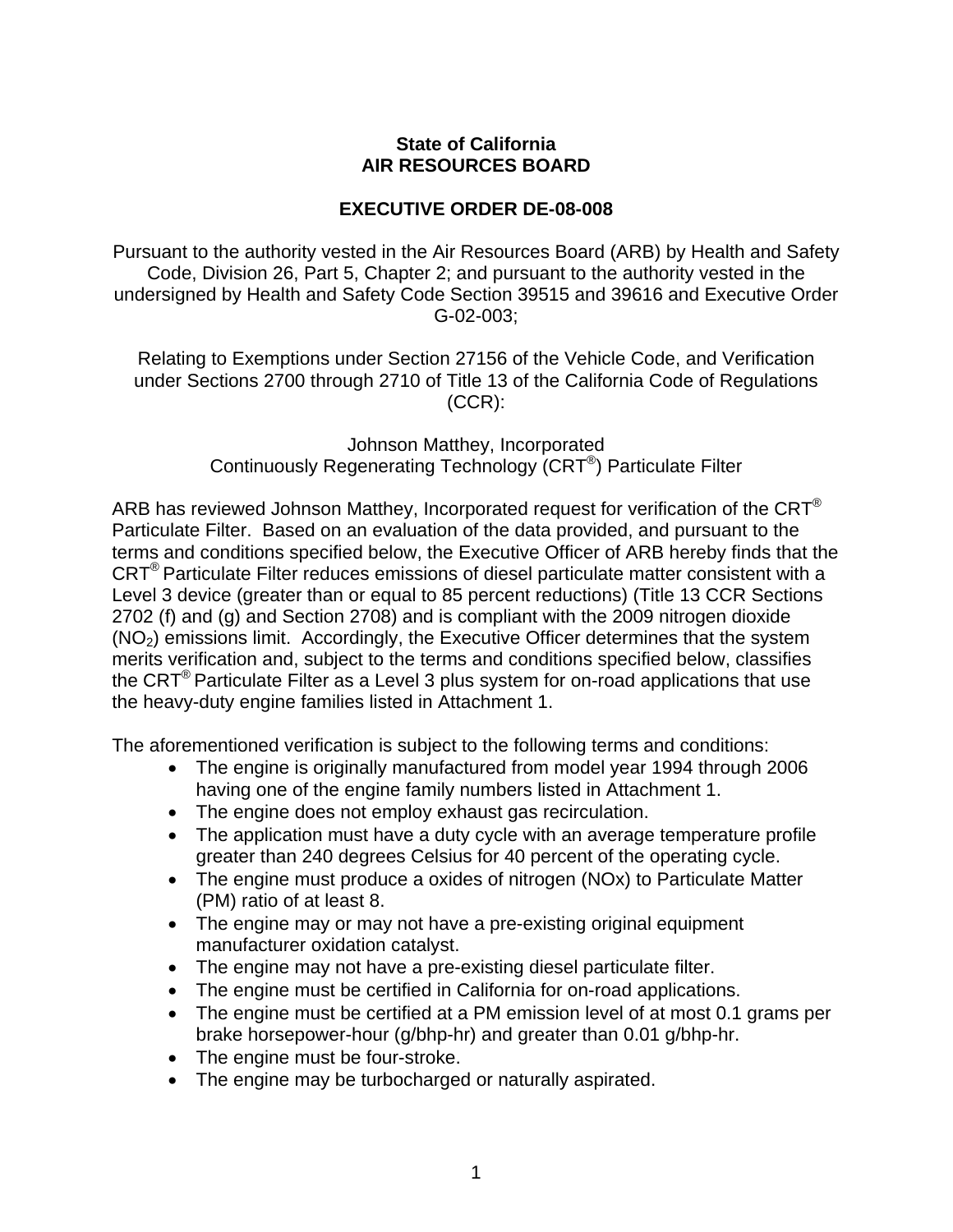- The engine can be mechanically or electronically injected.
- The engine must be well maintained and not consume lubricating oil at a rate greater than that specified by the engine manufacturer.
- Lube oil, or other oil, must not be mixed with the fuel.
- The product must not be operated with fuel additives, as defined in Section 2701 of Title 13, of the CCR, unless explicitly verified for use with the fuel additive(s).
- The engine must be in its original certified configuration, except that the preexisting oxidation catalyst from the original equipment manufacturer may be removed if the CRT<sup>®</sup> Particulate Filter system is installed. Should the CRT<sup>®</sup> Particulate Filter system be removed the oxidation catalyst from the original equipment manufacturer must be reinstalled, returning the engine to its original certified configuration.
- The other terms and conditions specified below.

IT IS ALSO ORDERED AND RESOLVED: That installation of the CRT® Particulate Filter, manufactured by Johnson Matthey, Inc. of 380 Lapp Road, Malvern, Pennsylvania 19355, has been found not to reduce the effectiveness of the applicable vehicle pollution control system, and therefore, the CRT® Particulate Filter is exempt from the prohibitions in Section 27156 of the Vehicle Code for installation on heavy-duty on-road vehicles using engines listed in Attachment 1.

This exemption is only valid provided the engines meet the aforementioned conditions.

The CRT<sup>®</sup> Particulate Filter consists of a diesel oxidation catalyst followed by a diesel particulate filter and a backpressure and temperature monitor with a remote display module. The major components of the CRT<sup>®</sup> Particulate Filter are identified in Attachment 2.

This Executive Order is valid provided that installation instructions for the  $CRT^{\otimes}$ Particulate Filter do not recommend tuning the vehicle to specifications different from those of the vehicle manufacturer.

Changes made to the design or operating conditions of the CRT® Particulate Filter, as exempted by ARB, which adversely affect the performance of the vehicle's pollution control system, shall invalidate this Executive Order.

No changes are permitted to the device. The ARB must be notified in writing of any changes to any part of the CRT® Particulate Filter. Any changes to the device must be evaluated and approved by ARB. Failure to do so shall invalidate this Executive Order.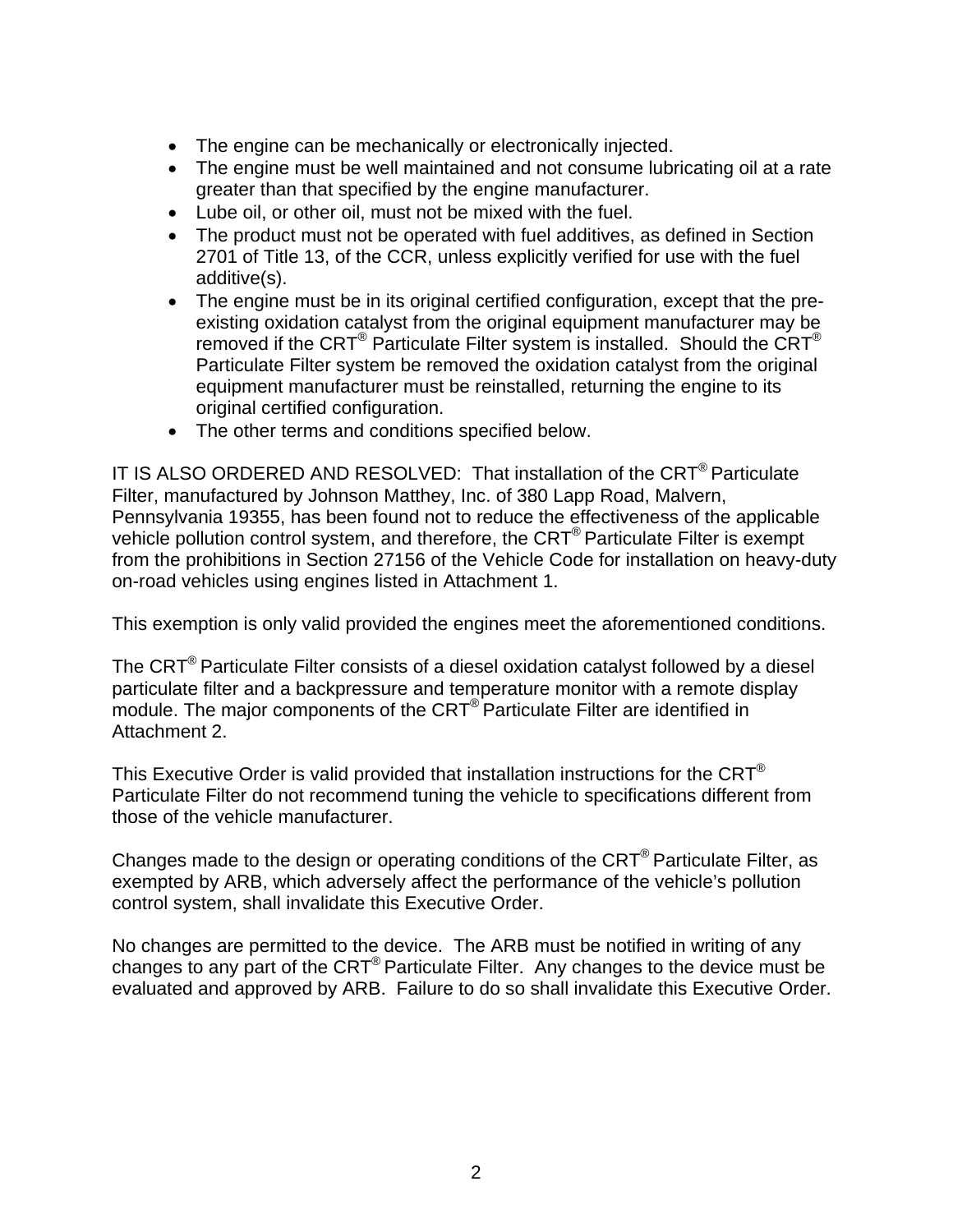Marketing of the CRT<sup>®</sup> Particulate Filter using identification other than that shown in this Executive Order or for an application other than that listed in this Executive Order shall be prohibited unless prior approval is obtained from ARB.

This Executive Order shall not apply to any CRT® Particulate Filter advertised, offered for sale, sold with, or installed on a motor vehicle prior to or concurrent with transfer to an ultimate purchaser.

As specified in the Diesel Emission Control Strategy Verification Procedure (Title 13 CCR, Section 2706 (g)), the ARB assigns each Diesel Emission Control Strategy a family name. The designated family name for the verification as outlined above is:

## **CA/JMI/2008/PM3+/N00/ON/DPF01**

Johnson Matthey, their distributors, or installers shall review actual operating conditions prior to retrofitting an engine with the CRT<sup>®</sup> Particulate Filter to ensure compliance with the terms and conditions of this Executive Order.

Additionally, as stated in the Diesel Emission Control Strategy Verification Procedure, Johnson Matthey, Inc. is responsible for honoring the required warranty (Section 2707) and conducting in-use compliance testing (Section 2709).

This Executive Order is valid provided that the diesel fuel used in conjunction with the device complies with Title 13, CCR, sections 2281 and 2282, and if biodiesel is used, the biodiesel blend shall be 20 percent or less subject to the following conditions:

- The biodiesel portion of the blend complies with the American Society for Testing and Materials specification D6751 applicable for 15 parts per million sulfur content;
- The diesel fuel portion of the blend complies with Title 13, CCR, sections 2281 and 2282.

Other alternative diesel fuels such as, but not limited to, ethanol diesel blends and water emulsified diesel fuel are excluded from this Executive Order.

In addition to the foregoing, ARB reserves the right in the future to review this Executive Order and the exemption and verification provided herein to assure that the exempted and verified add-on or modified part continues to meet the standards and procedures of CCR, Title 13, Section 2222, et seq and CCR, Title 13, Sections 2700 through 2710.

Systems verified under this Executive Order shall conform to all applicable California emissions regulations.